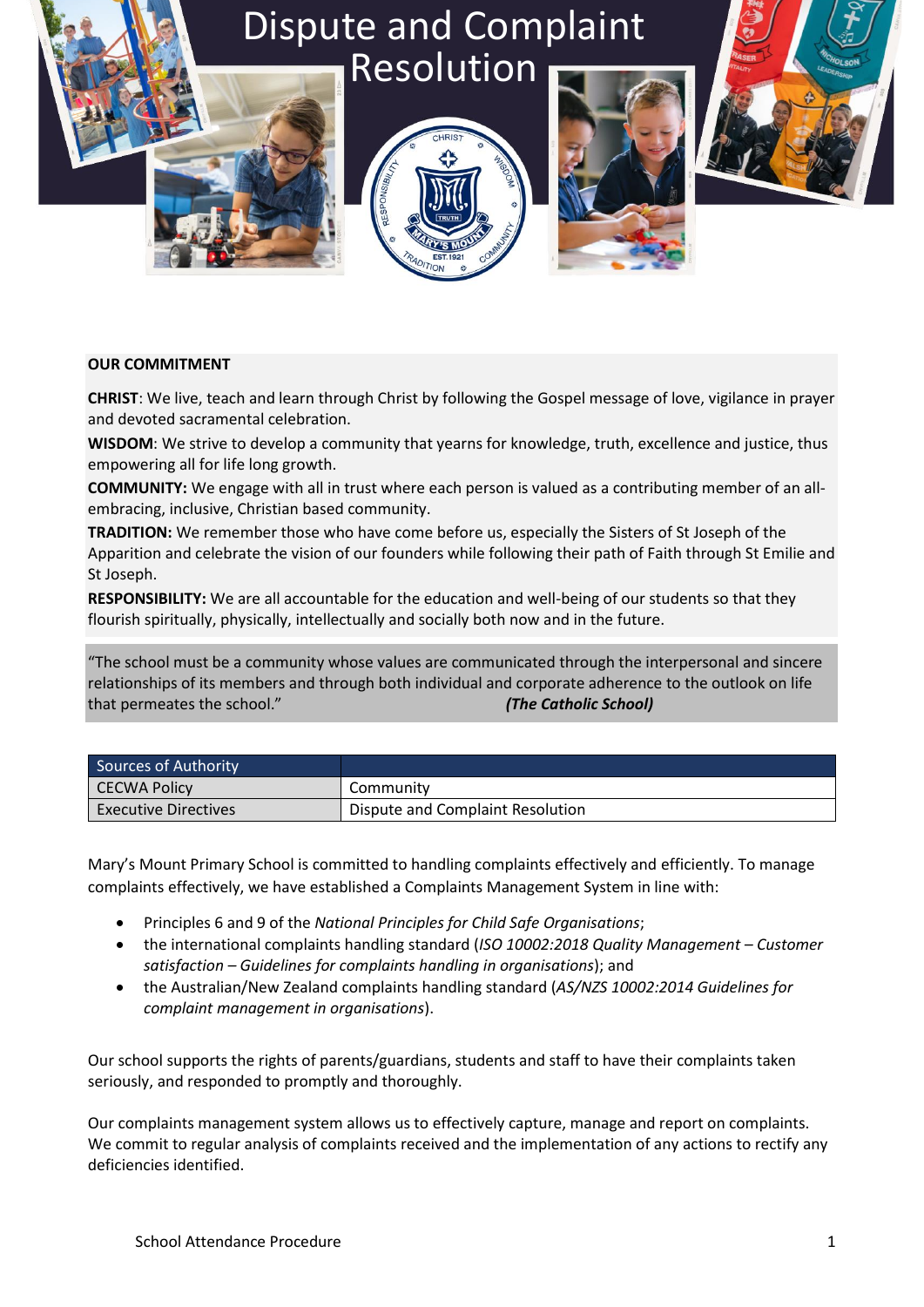We commit to making our complaints management procedures accessible and transparent. We will ensure our school community are aware of the school's process for dealing with disputes and complaints.

### **Definitions**

*Complaint* means an expression of dissatisfaction with our school services, decisions, actions or those of its staff, or about the complaint management process itself.

*Dispute* means a conflict regarding a right, claim, or demand on one side, met by contrary claims or allegations on the other.

The rules of procedural fairness require:

(a) a hearing appropriate to the circumstances;

- (b) lack of bias;
- (c) evidence to support a decision; and
- (d) inquiry into matters in dispute.

Students are defined as children and young people enrolled in Mary's Mount Primary School.

*Procedural Fairness* means that a matter has been resolved to the satisfaction of Catholic Education in Western Australia with respect to the paramount importance of the student(s).

#### **Informal complaints resolution**

The majority of issues causing concern can be handled quickly and in an informal manner. In most cases these issues can be resolved through informal discussions with appropriate staff members.

Our school welcomes suggestions and comments from parents and takes all concerns, disputes and complaints seriously. A concern will be treated as a less serious matter that may be resolved with a more informal approach.

A dispute or complaint will be treated as something that requires the formal process detailed below to be followed.

We encourage all members of our school community to first treat their issue as a concern when approaching the school, and then lodge a formal complaint if this is not handled to their satisfaction. However, in unique circumstances or where a matter involves **an immediate risk to the health, safety or wellbeing of a student**, the matter should be referred directly to the principal.

#### **Roles and responsibilities of staff in resolving complaints and disputes**

School staff and the school leadership are responsible for recording, investigating and resolving complaints and analysing them to identify causes and inform continuous improvement.

| Principal                 | The principal is accountable for ensuring that appropriate and relevant<br>procedures are developed, implemented and reviewed on a regular basis<br>and relevant reporting is completed.<br>They are also responsible for ensuring all staff are educated about the<br>school's complaints management procedures, and maintaining accurate<br>records in the school's complaints register. |
|---------------------------|--------------------------------------------------------------------------------------------------------------------------------------------------------------------------------------------------------------------------------------------------------------------------------------------------------------------------------------------------------------------------------------------|
| <b>Complaints Officer</b> | The complaints officer is authorized to record, investigate and manage<br>complaints. They are required to maintain accurate records in the<br>complaints register and liaise with parties to a dispute or complaint.                                                                                                                                                                      |
| Staff members             | All staff are authorised to deal with informal complaints. They are to record<br>the resolution of informal matters in SEQTA. Where a person makes a<br>formal complaint, staff must refer them to the complaints officer.                                                                                                                                                                 |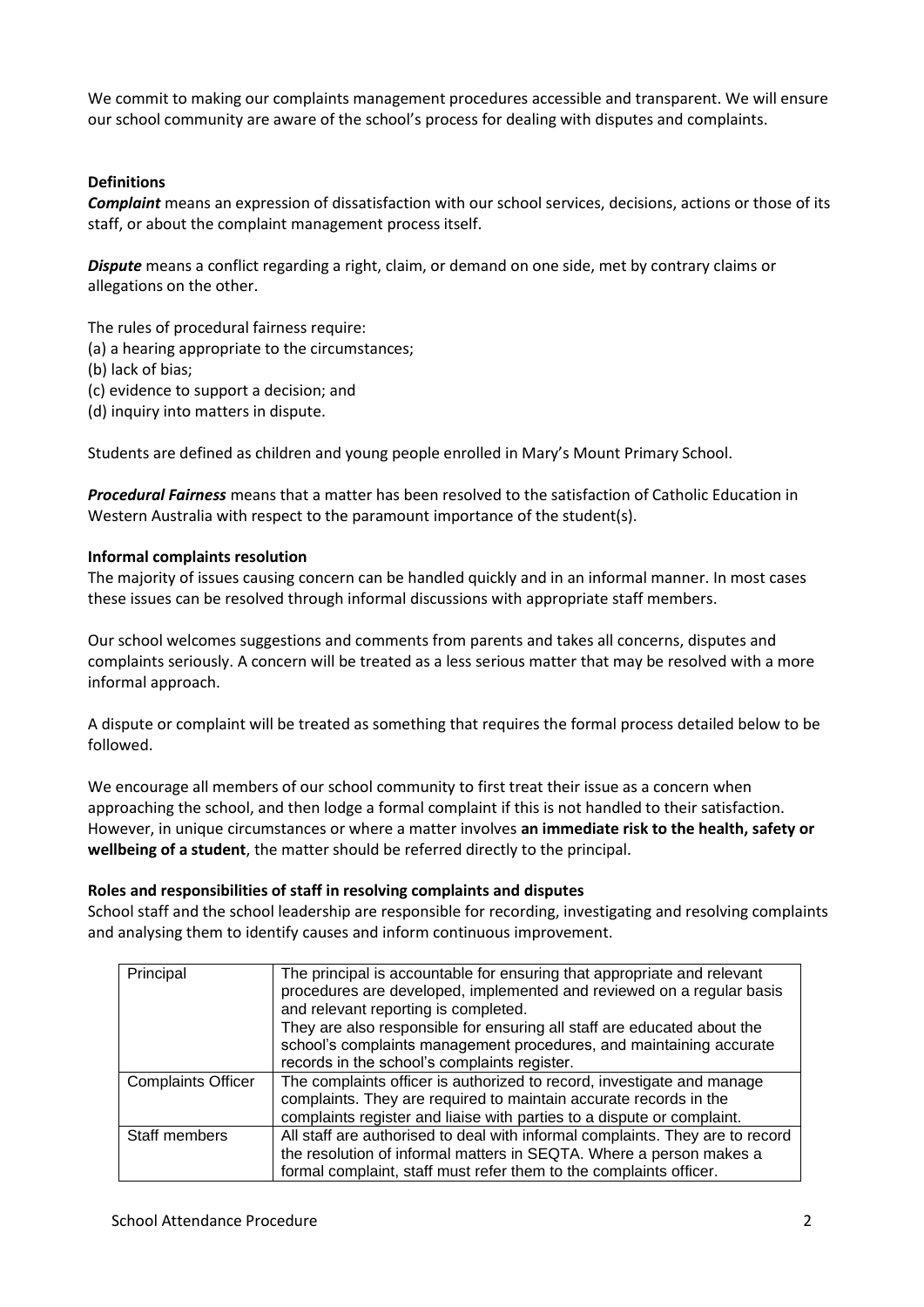## **How to make a formal complaint**

We ask that, where appropriate, you first raise the matter directly with the relevant staff member. If that is not appropriate or the issue was not addressed to your satisfaction or you simply wish to make a formal complaint you can do so by any of the following means:

- 1. Lodging a complaint via the school's website: [https://marysmount.wa.edu.au/contact-us/parent](https://marysmount.wa.edu.au/contact-us/parent-and-community-feedback/)[and-community-feedback/](https://marysmount.wa.edu.au/contact-us/parent-and-community-feedback/)
- 2. Contact our Complaints Officer (Gabrielle Hoffmann) on (08) 9290 5200 or send an email to gabrielle.hoffmann@cewa.edu.au
- 3. Write a letter to the Principal (Emma Bell, emma.bell@cewa.edu.au); or
- 4. Telephoning the school administration and requesting to speak to the Complaints Manager/Principal.

Where a dispute or complaint is about the principal and there is no likelihood that it can be resolved directly with the principal, the immediate parties may refer the dispute or complaint to the Executive Director of Catholic Education Western Australia Limited (CEWA Ltd).

## **Anonymous complaints**

It is preferable that the complaint is verifiable, however if a complaint or any other information of unknown origin (i.e. anonymous) provides information that would cause the principal concern, it should be considered by the principal so that they can determine the appropriate course of action.

The dispute or complaint shall be promptly acknowledged in writing, unless the complainant is anonymous and cannot be identified.

The parties to the dispute or complaint shall be notified of the finding(s) of the dispute or complaint, including the basis of the finding(s). There is no duty to notify an anonymous complainant.

#### **Withdrawal of a complaint**

Anyone may withdraw a complaint or dispute at any stage of the resolution process. If a complaint is withdrawn, the matter will be deemed to be closed, unless we, at our discretion and in all the circumstances, wish to continue to address a matter raised.

#### **Internal formal resolution procedure**

#### **Step 1 – Receiving and recording the complaint**

All formal complaints are logged by the Complaint Officer or Principal.

# **Step 2 – Acknowledge the complaint**

All complaints will be acknowledged in writing by the Complaint Officer/Principal at the time of receipt or as soon as possible afterwards. The Complaint Officer/Principal will allocate complaints a status, priority and target resolution date.

#### **Step 3 – Assess the complaint and address immediate risks**

The Complaint Officer/Principal will conduct an investigation into the issues raised, following the principles of procedural fairness, and make a determination.

Where there is an appropriate:

- CEWA Ltd policy or directive that provides a specific mechanism for addressing the dispute or complaint; or
- binding legislative or regulator mechanism (including an Enterprise Bargaining Agreement) that addresses the issue raised in the dispute or complaint,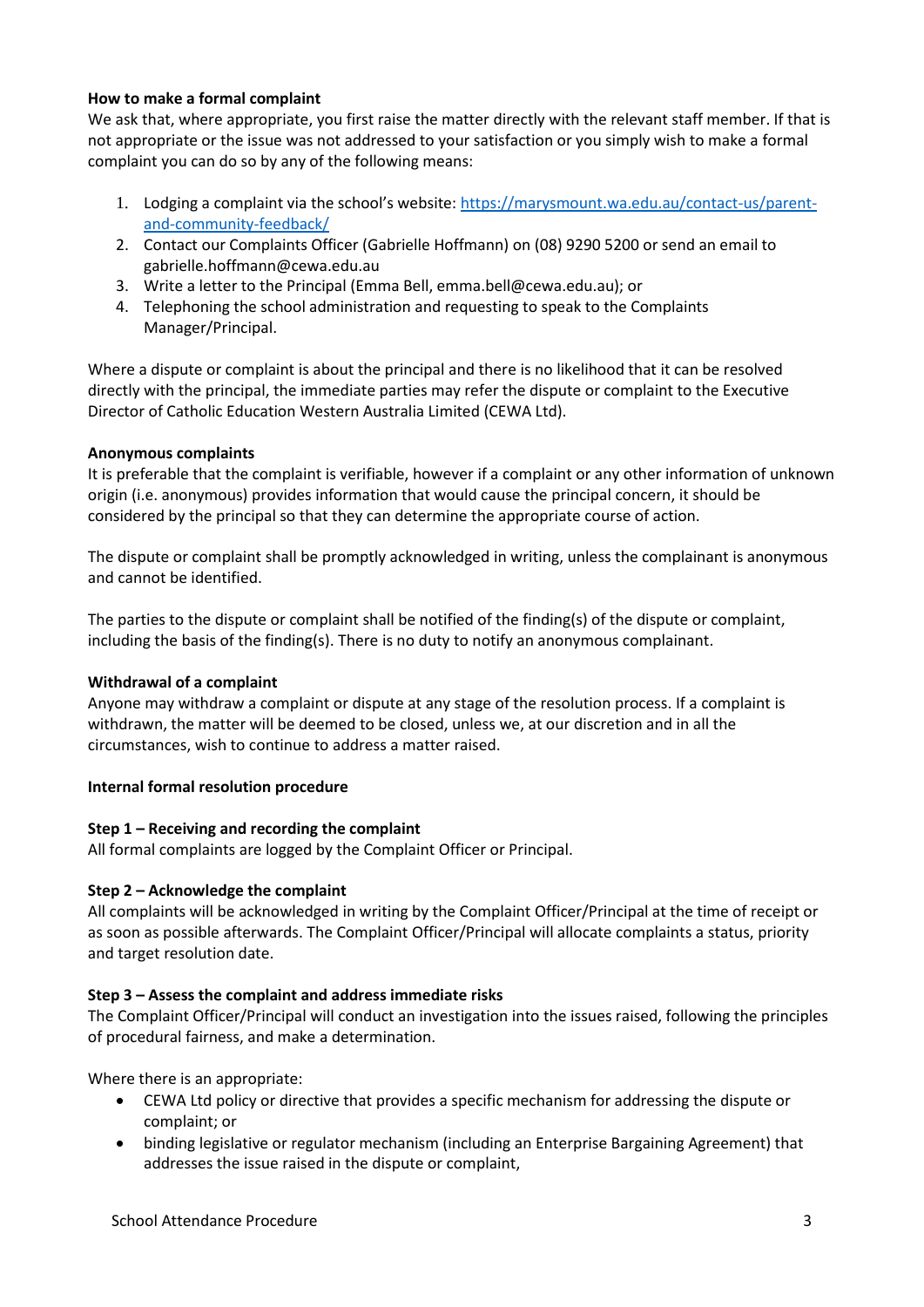that will be followed.

Parties may involve a support person(s) to assist them in resolving the dispute or complaint.

# **Step 4 – Resolving complaints**

Following the determination, if appropriate, the Complaint Officer/Principal will formulate a resolution and provide a written response to the complainant. The matter will be closed if this response is accepted.

## **Step 5 – Further investigation**

If the proposed outcome is not accepted, the matter will be reviewed internally by the principal or the principal's delegate, who may seek additional information or submissions from the relevant parties. The principal or their delegate seek to resolve all disputes within 14 days from the date that the review process is initiated.

The principal may request external assistance and expertise (including mediation), including the involvement of the CEWA Ltd Employment and Community Relations Team to assist in the resolution of a dispute or complaint.

The matter will be closed if the response of the principal, or their delegate, is accepted.

## **Step 6 – Continuous improvement**

All complaints received will be entered into the school's complaints register and, where appropriate, a corrective action request will be made to address any underlying processes which the complaints investigation revealed may require improvement.

#### **Step 7 – External resolution**

If the matter remains unresolved, the parties may seek external resolution alternatives – see **Reviews and appeals**.

#### **Reviews and appeals**

Should a complainant be dissatisfied with the outcome of an informal complaint with the involvement of the immediate parties, or if there are unique circumstances, the matter can be referred to the next level by the complainant.

Once a decision has been made, parties may request a review of the decision in accordance with Procedures, including escalating the dispute or complaint to the Executive Director of CEWA Ltd. The Executive Director will investigate the complaint and/or areas of disputation in accordance with the rules of procedural fairness.

#### *The role of the Director General*

The Director General of the Department of Education is responsible for ensuring that the school observes the registration standards, including the standard about its complaints handling system. Any student, parent or community member is entitled to contact the Director General with concerns about how the school has dealt with a complaint. Information is available on the Department of Education website. While the Director General may consider whether the school has breached the registration standards, the Director General does not have power to intervene in a complaint or override the school's decision.

# **Confidentiality**

Confidentiality applies with respect to both information relating to the person making the complaint, and if relevant, to a person against whom a complaint is made. Our school is committed to maintaining the confidentiality of information throughout the complaints process.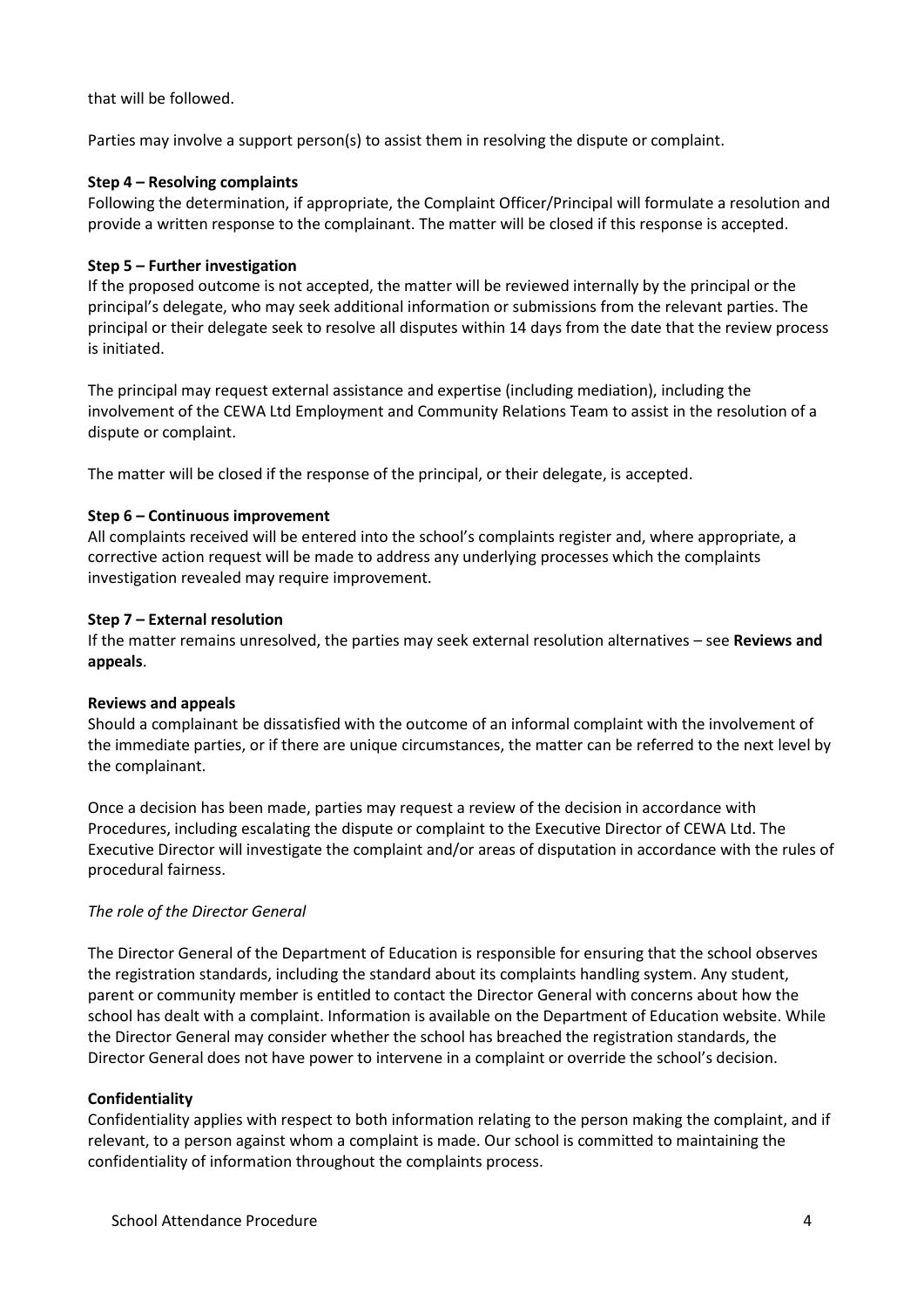Personally identifiable information about a complainant will only be made available for the purpose of addressing the complaint and (unless the complainant consents) will be actively protected from disclosure.

Children and young people have the same right to privacy, anonymity, and confidentiality as adults. Children and young people may waive their right to privacy and confidentiality if they decide to involve somebody else in the complaints process, e.g. to access support.

If a complainant chooses to make a complaint without disclosing their identity, this will limit the options for proper and thorough investigation and resolution. It also raises issues in relation of procedural fairness for those who have a complaint made against them as they have the right to know of the particulars of the complaint and to respond. The school therefore cannot guarantee that anonymous complaints can or will be dealt with as effectively. Complainants are always encouraged to identify themselves.

As far as possible and appropriate, due discretion will be respected and maintained by all parties throughout the resolution process, save where persons are required to be informed on a 'need to know' basis or where investigative, statutory or legal requirements stipulate that matters be disclosed, reported or discussed. Therefore, there can be no overriding legal obligation or right with respect to confidentiality.

Where complaints are made in circumstances where an alleged crime may have been committed or the matter falls under the *CEWA Child Protection Procedures*, the WA Police and CEWA Ltd will be contacted and formally advised.

#### **Record keeping**

The principal shall maintain appropriate records of the relevant particulars used to make a decision in response to any formal dispute or complaint. Where applicable this will include any statements made by the parties involved.

#### **Child friendly complaints**

The principles that apply to complaints also are applied to complaints and concerns raised by students. Our school is committed to improving the visibility, accessibility and responsiveness of the complaints process for our students.

Students are encouraged to report complaints by:

• Talking to someone in the school they feel comfortable with, whether it is a classroom teacher, a member of the support staff or Social Worker.

Students can make a complaint in different ways:

- Face to face
- By telephone (9290 5200)
- In writing
	- o Student Voice QR Code:<https://marysmount.wa.edu.au/contact-us/student-feedback/>
	- o Posting a letter to the Principal in the Principal letterbox.

Complaints should be acknowledged at the time of receipt or as soon as possible afterwards. Children and young people are often wary about making a complaint and want to be assured they are being listened to straight away.

Complaints that appear trivial still need to be handled seriously. Young people may test the complaints procedures on relatively minor issues before finding the confidence to raise something painful such as bullying.